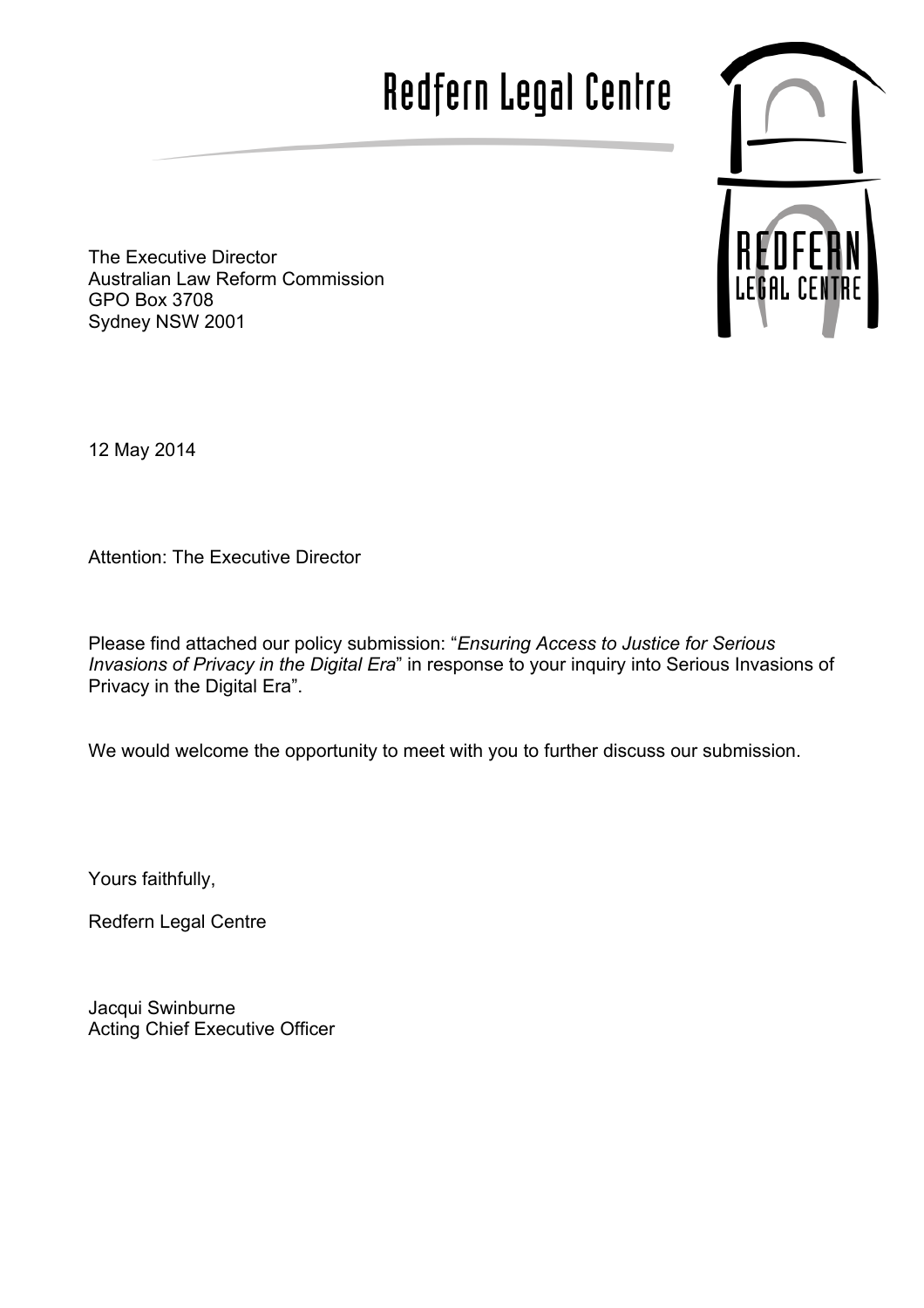# Redfern Legal Centre



**SUBMISSION**: ENSURING ACCESS TO JUSTICE FOR SERIOUS INVASIONS OF PROVACY IN THE DIGITAL ERA

AUTHORS: Matthew Alderton, Pro Bono Secondee Solicitor David Porter, Senior Solicitor Elizabeth Morley, Principal Solicitor

DATE: 12 May 2014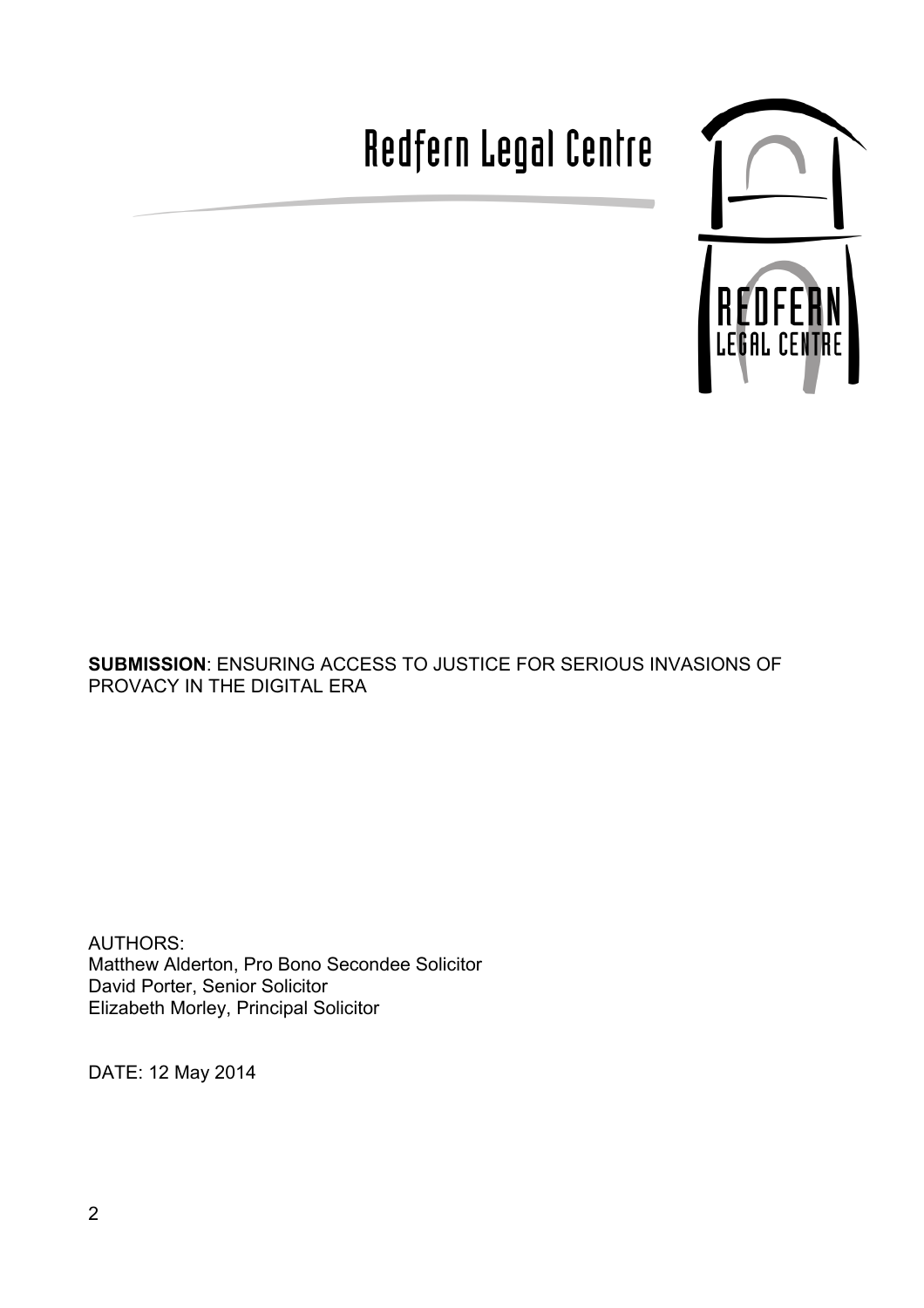Table of Contents

| Introduction: Redfern Legal Centre | 4 |
|------------------------------------|---|
| RLC's work in Privacy              | 4 |
| RLC's view in summary              | 5 |
| RLC's recommendations:             | 5 |
| Forums                             | 5 |
| Remedies and costs                 | 6 |
| Surveillance devices               | 8 |
| New regulatory mechanisms          | 9 |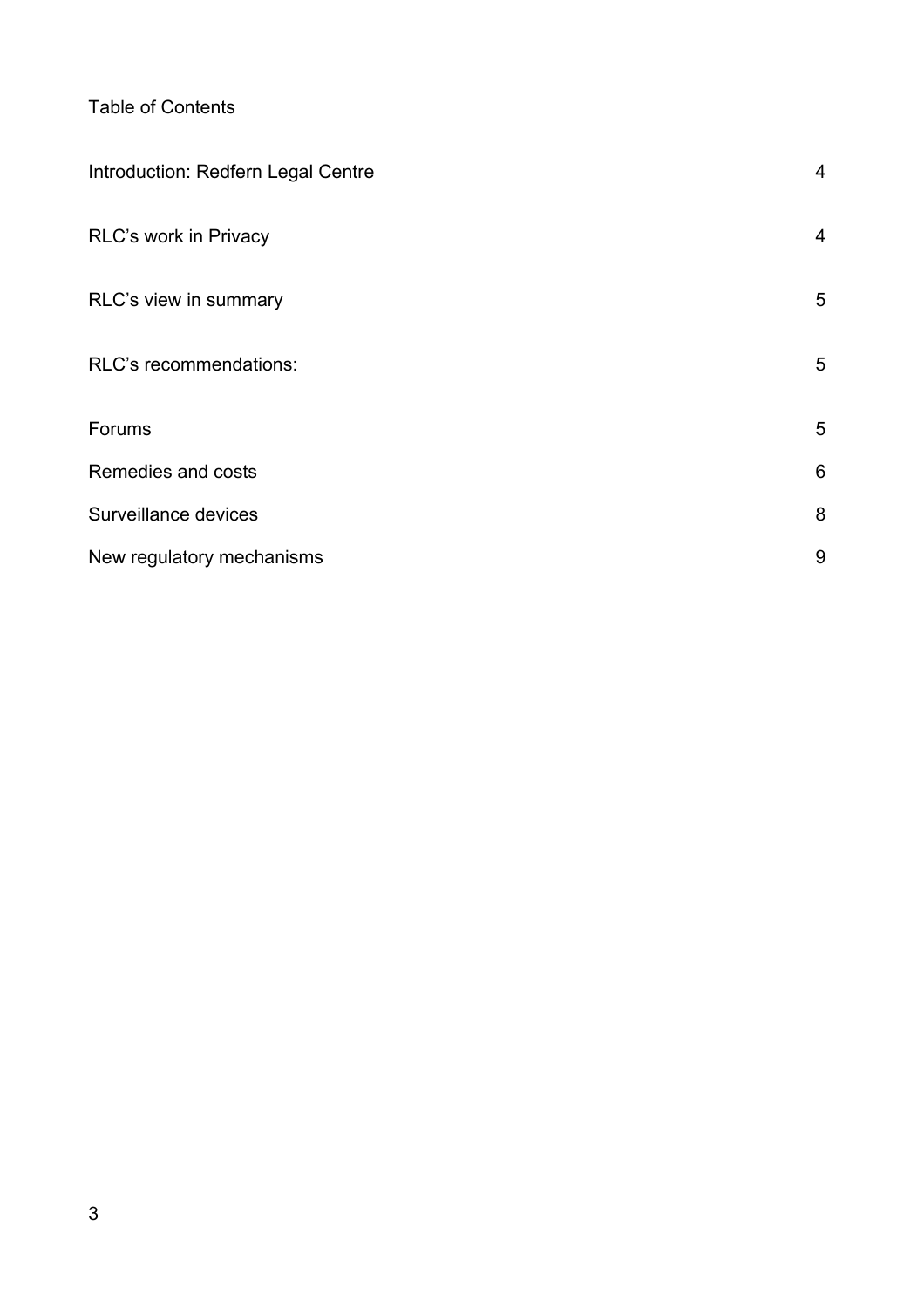#### 1. Introduction: Redfern Legal Centre

Redfern Legal Centre (**RLC**) is an independent, non-profit, community-based legal organisation with a prominent profile in the Redfern area.

RLC has a particular focus on human rights and social justice. Our specialist areas of work are domestic violence, tenancy, credit and debt, employment, discrimination and complaints about police and other governmental agencies. By working collaboratively with key partners, RLC specialist lawyers and advocates provide free advice, conduct case work, deliver community legal education and write publications and submissions. RLC works towards reforming our legal system for the benefit of the community.

# 2. RLC's work in Privacy

RLC has extensive experience in assisting clients to exercise their existing privacy protections under Commonwealth and New South Wales (**NSW**) legislation. This includes those rights currently afforded under the *Privacy Act 1988* (Cth), *Privacy and Personal Information Protection Act 1998* (NSW) (**PPIP Act**) and *Health Records and Information Privacy Act 2002* (NSW) (**Health Records Act**) in relation to the use (or misuse) of personal information collected, used and disclosed by government and certain private bodies. We also have experience in representing clients in private disputes where there has been an intrusion (including by unlawful surveillance) upon their seclusion or private affairs whether in the workplace, home or elsewhere. Some examples of where our clients have suffered serious invasions of their privacy include the following:

Claude (not his real name) had been a Housing NSW tenant for over ten years. He is in his 50s and suffers from a mental illness. Claude received a Notice of Termination from Housing NSW after he experienced an acute schizophrenic episode and caused damage to his property. Claude was a long-time patient of a Mental Health Clinic and RLC requested a letter of support from one of the Clinic's doctors. Later, RLC discovered that the same letter, with the addition of extra information that could prejudice Claude's case to keep his tenancy, had been sent unsolicited to Housing NSW.

Claude was at risk of losing his tenancy but luckily, RLC was able to successfully negotiate with Housing NSW for a transfer to another, more suitable property without the need to go to the Consumer, Trader and Tenancy Tribunal. In the absence of such an agreement, it is very likely that the improper sharing of information between the Clinic with Housing NSW would have severely disadvantaged Claude and caused him to lose his tenancy and become homeless.

Katherine (not her real name) has a chronic medical condition that requires regular treatment. She obtained a interim Apprehended Domestic Violence Order (ADVO) because of the intimidating behavior of her former partner. When the matter was before the Local Court, the defendant's solicitor tendered a letter from Katherine's treating physician which improperly disclosed information relating to her health and treatment without her knowledge or consent. This was a serious invasion of Katherine's privacy which caused her to suffer considerable emotional distress.

RLC filed an application in the Administrative Decisions Tribunal NSW alleging breaches of the PPIP Act and HRIP Act after the relevant health agency failed to respond to her complaint. Our client sought an apology and compensation. The matter was ultimately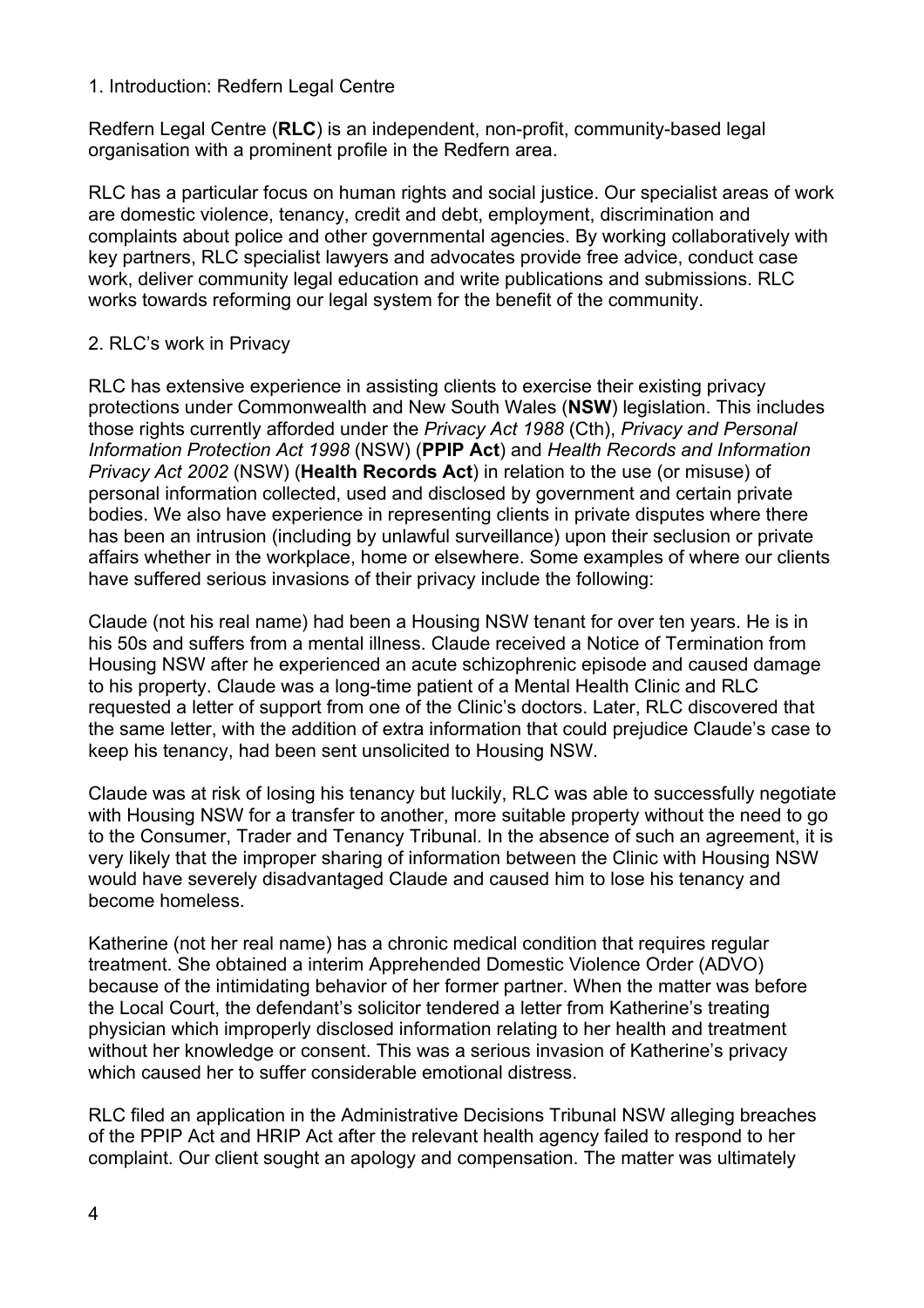### settled.

Many of our clients, like those in the two examples set out above, are from socioeconomically disadvantaged backgrounds, suffer from disabilities or are otherwise in a vulnerable position within society. They are often unaware of their legal rights or do not have the means to enforce these rights. Privacy law, in particular, is an area in which the average person's expectation of legal protection is not necessarily reflected in the practice and procedure of the relevant courts and tribunals.

## 3. RLC's view in summary

RLC welcomes the opportunity to comment on the discussion paper circulated by the Australian Law Reform Commission (**ALRC**) proposing a new Commonwealth Act that creates a statutory cause of action for serious invasions of privacy. It is our position that a statutory cause of action for serious invasions of privacy is a necessary and overdue legislative reform that enhances and protects an individual's right to privacy in the 21<sup>st</sup> century.

Our main concern is that the proposed statutory scheme should ensure that all individuals within society are given a realistic opportunity to protect their legislative rights. Although a statutory tort provides a mechanism to protect an individual's right to privacy (or remedy a breach of that right), that mechanism must be easily accessible if it is to fulfill its stated objectives. Accordingly, whilst it is proposed that federal, state and territory courts be given jurisdiction to hear an action for serious invasion of privacy under the new Act, it is important to keep in mind that the high cost of commencing litigation may result in only certain classes of people having the means to protect their privacy rights. It is therefore submitted that any statutory mechanism should contain safeguards that ensure all individuals are able to access the available mechanisms necessary to enforce their statutory rights.

#### 4. RLC's recommendations

These recommendations are discussed in response to the following proposals and questions contained in the ALRC's Discussion paper.

#### Section 9 - Forums

**Proposal 9–1**: Federal, state and territory courts should have jurisdiction to hear an action for serious invasion of privacy under the new Act.

It is our experience that it is often people from socio-economically disadvantaged backgrounds that are the victims of privacy violations. These people are already in a vulnerable position in society and have difficulty in accessing formal and informal mechanisms to either prevent their privacy from being violated or taking the necessary steps to remedy any such violation. Accordingly, it is vital that any statutory mechanism that creates a cause of action for serious invasions of privacy also ensures that there is a low-cost forum that can be accessed by those from socio-economically disadvantaged backgrounds. This concern is discussed in more detail below in response to **Question 11- 1** put forward by the ALRC.

As the ALRC recognises, several states and territories have created tribunals that are able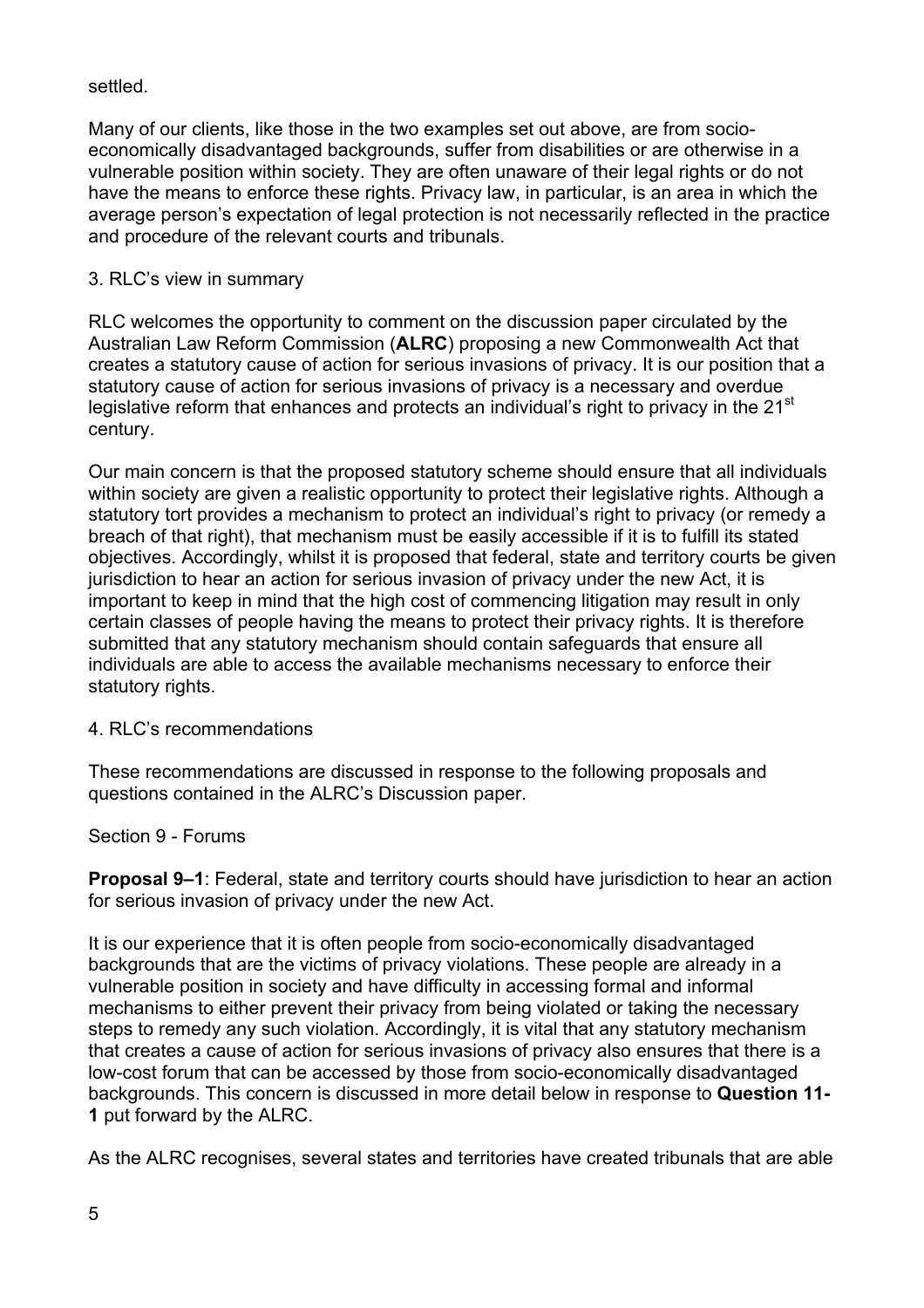to hear civil matters. The advantage of these tribunals is that they provide a relatively efficient and cost-effective way to resolve disputes and thereby allow a wider section of the community to access justice. We believe, for example, that the PPIP Act is much more effective in protecting the privacy rights of individuals in NSW because it includes a right of review in the NSW Civil and Administrative Tribunal (**NCAT**).

We accept that the there are Constitutional and other difficulties in the Commonwealth vesting judicial power in administrative bodies at either the state or federal level. Accordingly, as the ALRC suggests, the jurisdiction to hear actions for serious invasions of privacy under the new federal statute should be vested in the federal and state courts.

At the federal level, the most appropriate forum to hear such matters would be the Federal Circuit Court (**FCC**). We do not consider that there is a need for the Federal Court of Australia (**FCA**) to also be vested with original jurisdiction to hear matters at first instance as there already exists a right of appeal from the FCC to the FCA as well as the power of the FCC to transfer a matter to the FCA in appropriate cases.<sup>1</sup>

It is also our view that any statutory scheme must facilitate affordable preliminary discovery or other means of determining the identity of the person/agency who committed the breach in order to establish proof of parties involved. It is our experience that it is often difficult for individuals to ascertain the identity of the person, group or organisation who violated their privacy, particularly when it involves personal information that is contained in a website or other electronic platform. A cost-effective mechanism for preliminary discovery would assist individuals in identifying the appropriate parties and reduce the risk of misdirected proceedings being commenced.

The costs and complexities involved in litigation are discussed in more detail in section 15 below relating to new regulatory mechanisms.

Section 11 - Remedies and costs

**Proposal 11–1**: The new Act should provide that courts may award compensatory damages, including damages for the plaintiff's emotional distress, in an action for serious invasion of privacy.

We agree with the ALRC's proposal that courts be given the power to award compensatory damages for serious invasions of Privacy. This would be consistent with the approach taken in NSW in relation to breaches of the PPIP Act, which allows NCAT to award damages.<sup>2</sup>

In our view, it is essential that courts also be given the power to award damages for an individual's emotional distress as a result of a serious invasion of privacy. As the ALRC recognises, serious invasions of privacy commonly cause emotional distress or harm to a person's dignitary interests irrespective of whether there was also an economic loss. For our clients, many of who are socio-economically disadvantaged or marginalised, there may be little economic loss arising from a breach of their privacy as they are unemployed and/or have incapacitating disabilities and rely solely on government benefits for support.

l

<sup>&</sup>lt;sup>1</sup> See s 39 of the Federal Circuit Court Act 1999 (Cth)

 $2$  See s 52(2)(a) of the PPIPA Act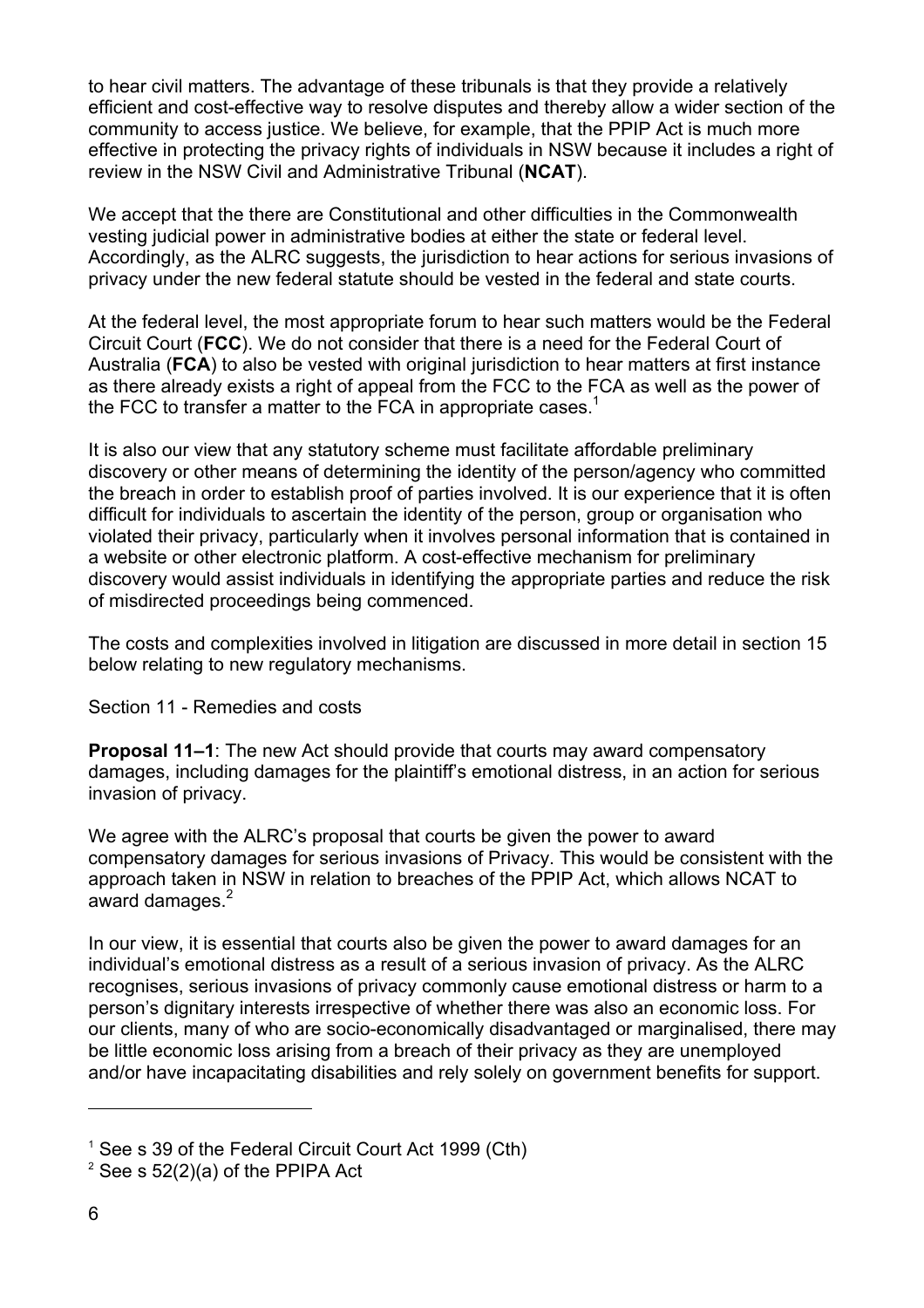Nor may they experience an injury that is either physical or amounting to a psychological disorder. It is the emotional damage or loss to their dignity and the hurt and loss of trust caused by the privacy breach that is their greatest concern and one that in our view often necessitates an award of damages to compensate for this loss.

Our experience in relation to the compensation regime under the PPIP Act is that NCAT places too much focus on whether a breach of privacy has caused a person economic harm and injury. The ALRC's proposal will not only provide a statutory basis for damages arising from emotional distress but will also raise awareness of the importance in assessing emotional loss arising from a breach of privacy.

**Proposal 11–6**: The total of any damages other than damages for economic loss should be capped at the same amount as the cap on damages for non-economic loss in defamation

We agree with the ALRC's view that any cap on damages, other than damages for economic loss, should be consistent with the cap on damages for non-economic loss in defamation. Serious invasions of privacy have the potential to cause significant harm to an individual and require a remedy that is more than superficial or tokenistic.

Our view is that a number of the statutory regimes currently in place that seek to protect an individual's right to privacy provide inadequate compensation schemes. For example, in relation to alleged breaches of the *Health Records and Information Privacy Act 2002* (NSW), NCAT only has the power to award damages not exceeding \$40,000 if the respondent is a body corporate, or not exceeding \$10,000 in any other case, by way of compensation for any loss or damage suffered by reason of the respondent's conduct. Our experience is that the maximum amount of damages is rarely (if ever) awarded, meaning that a victim is insufficiently compensated for serious breaches of their privacy under this regime.

**Question 11–1** What, if any, provisions should the ALRC propose regarding a court's power to make costs orders?

One consequence arising from the proposal to vest federal and state courts (instead of federal and/or state tribunals) $3$  with jurisdiction to hear matters in connection with the proposed statutory tort, is the potential for individuals to be discouraged from taking action to enforce their privacy rights due to the costs of commencing proceedings and the risk of an adverse costs order if the application is unsuccessful. This is particularly the case for individuals from socio-economically disadvantaged backgrounds.

For general law matters commenced in the FCC, an unsuccessful applicant is likely to have to pay the respondent's costs in an amount exceeding \$5000.<sup>4</sup> It is significant to note that the majority of general law matters heard by the FCC involve commercial disputes.

By contrast, there are no adverse costs consequences for the majority of applicants who commence proceedings in the FCC under the *Fair Work Act 2009* (Cth) (**FWA**), as costs are only to be awarded if the proceedings were instituted vexatiously or without reasonable

l

<sup>3</sup> For example, parties before NCAT is to pay their own costs: s 60(1) of the *Civil and Administrative Tribunal 2013* (Cth)

<sup>4</sup> See Schedule 1 to the Federal Circuit Court Rules 2001 (Cth)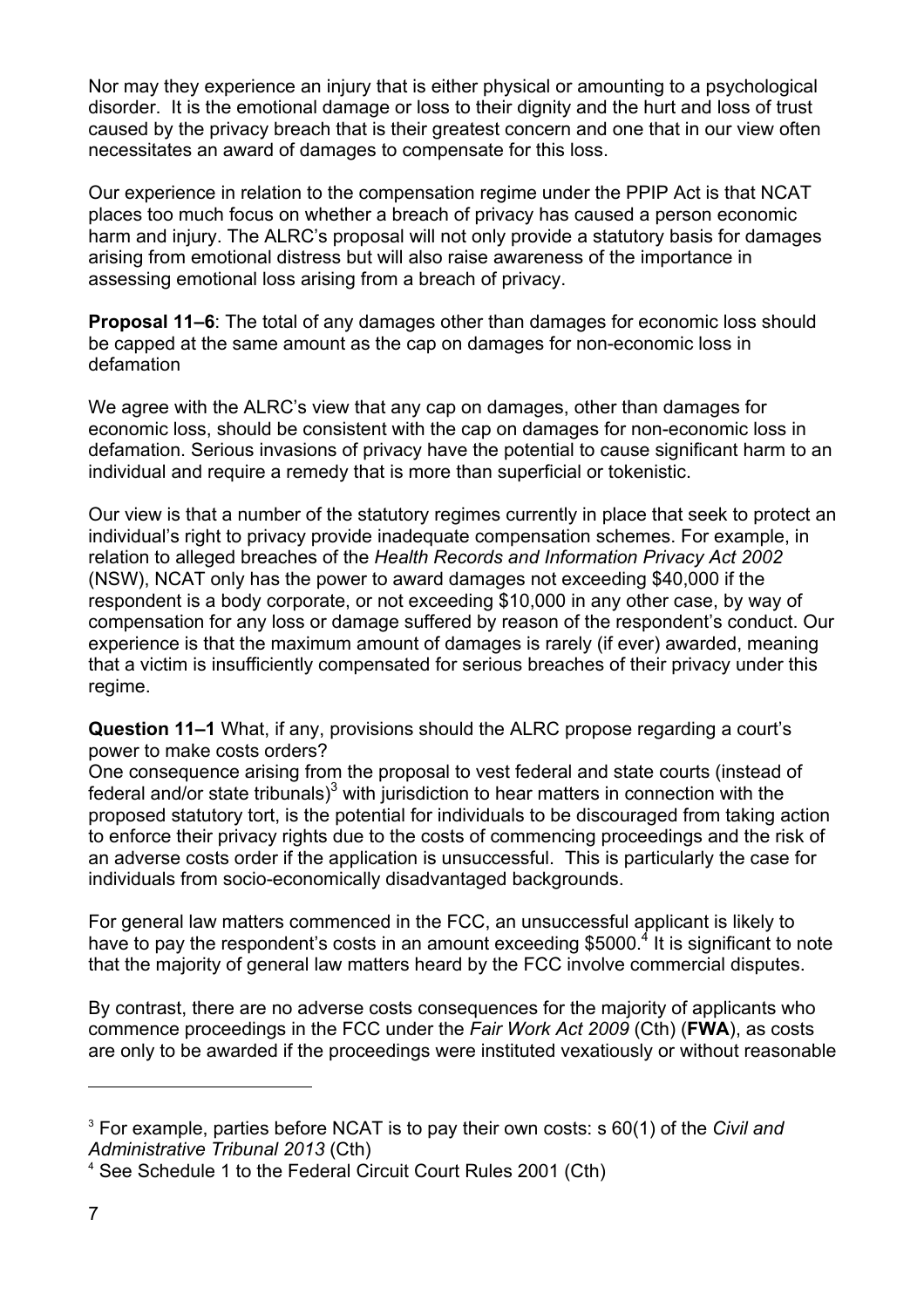cause. <sup>5</sup> This protection plays an important role in encouraging persons whose employment rights have been infringed to access a forum to enforce those rights.

It is our view that proceedings arising from a serious invasion of privacy are more akin to proceedings under the FWA than the commercial disputes heard by the FCC. Commercial disputes often involve parties of equal bargaining power, that is rarely the case in employment or breach of privacy matters. Accordingly, any statutory mechanism that creates an action in tort for a serious invasion of privacy should also include a provision specifying that costs are only to be awarded if the proceedings were instituted vexatiously or without reasonable cause. This will largely overcome the concern noted by the ALRC that actions for serious invasion of privacy should not be prohibitively costly to the wide range of individuals who might seek redress.

Alternatively, costs should be capped at an amount that would not discourage individuals from commencing proceedings.

Section 13 - Surveillance devices

We agree with the ALRC's view that there is utility in surveillance device laws and workplace surveillance laws being made uniform throughout Australia. These laws are critical for protecting the privacy rights of employees in circumstances where electronic devices and surveillance are becoming more prevalent in the workplace. Some examples of where our client's have had their privacy rights violated in the workplace are set out below.

Julie (not her real name) was employed as a digital editor. Julie worked mostly at home. She submitted a timesheet to her employer each week that showed the hours she worked at home.

Julie's employer summarily dismissed her, over the phone. In their phone conversation, Julie's employer told her that he had asked a fellow employee to watch her home over the past week. The fellow employee had reported seeing Julie stop working from time to time to have a coffee, check her post, etc. The employer formed the view on this basis that Julie had been incorrectly recording her hours, and that this warranted the termination of her employment.

Julie was traumatised, not only by the sudden loss of her employment but also by the sense of violation that she felt upon knowing that her personal activities had been monitored without her knowledge for several days.

Jane (not her real name) was employed as an administrative assistant. She had been subjected to ongoing bullying in the workplace, as a result of which she began to experience symptoms of anxiety. She consulted her GP, who referred her to a psychologist, suggested that she take one week's sick leave, and provided her with a medical certificate to give to her employer. The medical certificate did not indicate the nature of Jane's medical issue but confirmed that she was unable to work for one week for medical reasons.

l

<sup>5</sup> See s 570 of the *Fair Work Act 2009* (Cth)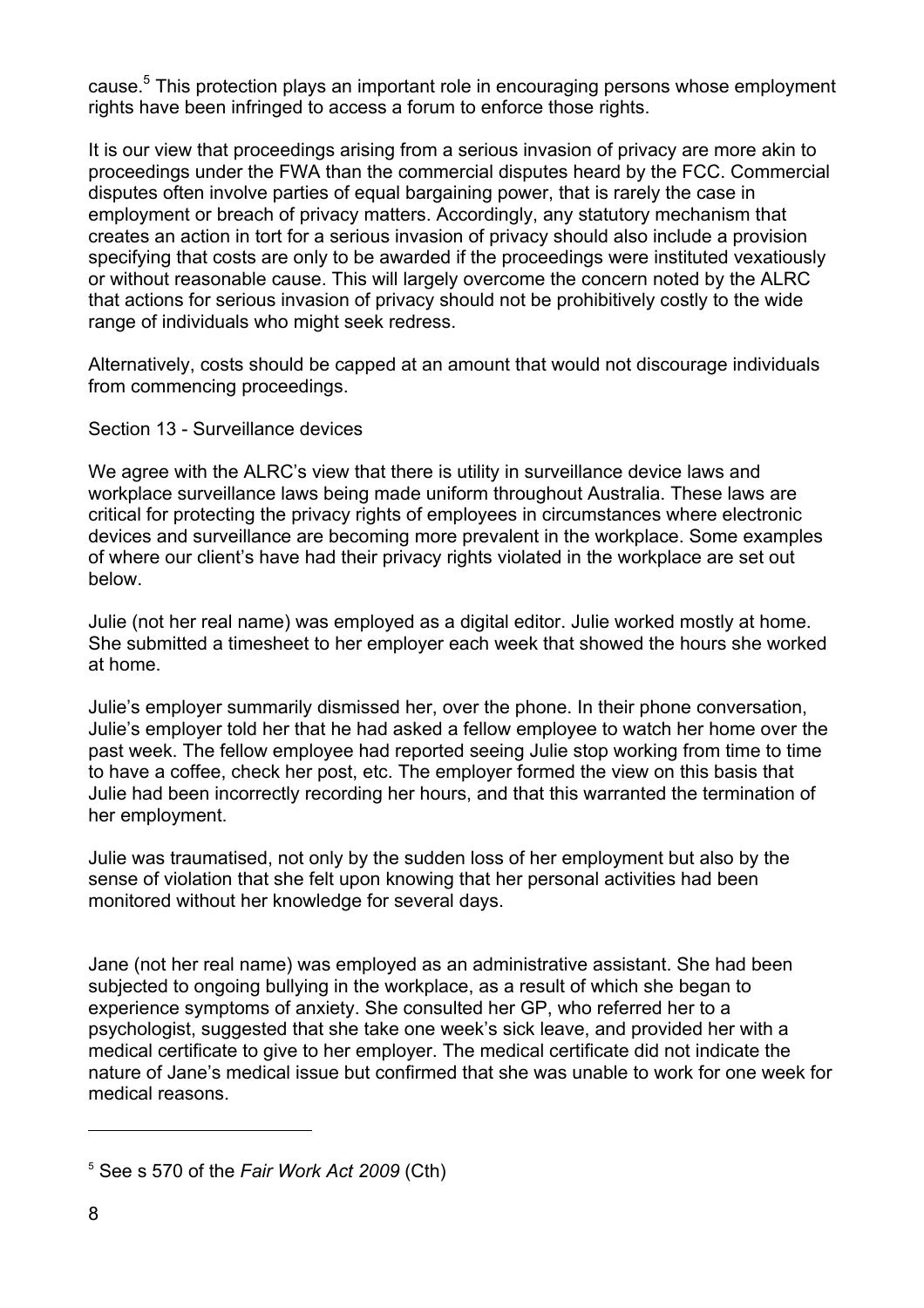Jane provided the medical certificate to her employer and took one week's sick leave. During Jane's period of sick leave, Jane's manager called her GP and asked for information about Jane's medical condition. When he refused to provide that information, Jane's manager accessed her email and Facebook accounts from an office computer. She found that Jane had been communicating with friends on Facebook while she had been on sick leave. Jane's manager terminated Jane's employment while she was still on sick leave.

Our concern is that uniform laws often result in the lowest common denominator being adopted and an erosion of the rights that may already exist under particular state or territory legislation. Any uniform laws should therefore enhance existing workplace and privacy rights rather than seek to limit them.

Section 15 - New regulatory mechanisms

**Question 15–2** Should a regulator be empowered to order an organisation to remove private information about an individual, whether provided by that individual or a third party, from a website or online service controlled by that organisation where:

(a) the individual makes a request to the regulator to exercise its power;

(b) the individual has made a request to the organisation and the request has been rejected or has not been responded to within a reasonable time; and

(c) the regulator considers that the posting of the information constitutes a serious invasion of privacy, having regard to freedom of expression and other public interests?

We have had a number of clients who have had intimate photos or videos posted on line, or who have been threatened with this. The most notable case we have had in this regard is set out below.

Nina, not her real name, left her partner. Intimate photographs of her and he ex-partner were posted on the internet and posters of the photographs (clearly showing her face but not the face of the ex-partner) were taped up in public areas close to where she lived.

The ex-partner was charged with acts of indecency, intimidation and using a carriage service to intimidate our client. Although the defendant was found guilty of the charges against him, he managed to make a very good case to discredit the police case and claim that the videos were stolen and posted to the YouTube site by someone else. When police found CDs containing evidence at the defendant's house, he claimed he had been burgled and copies of the CDs had been stolen, requiring the Police to go to the expense of getting an IT specialist to trace the provenance of the postings, and to provide expert evidence to the court explaining how the posting of the photos/videos could be traced back to the defendant. The victim in this case was a very vulnerable twenty-one year old of Lebanese background who was terrified about her family seeing the photos.

The above case illustrates the utility in providing a regulator with the power to order an organisation to remove private information about an individual from a website or other online service. The cost, delay and complexities involved in court proceedings often mean